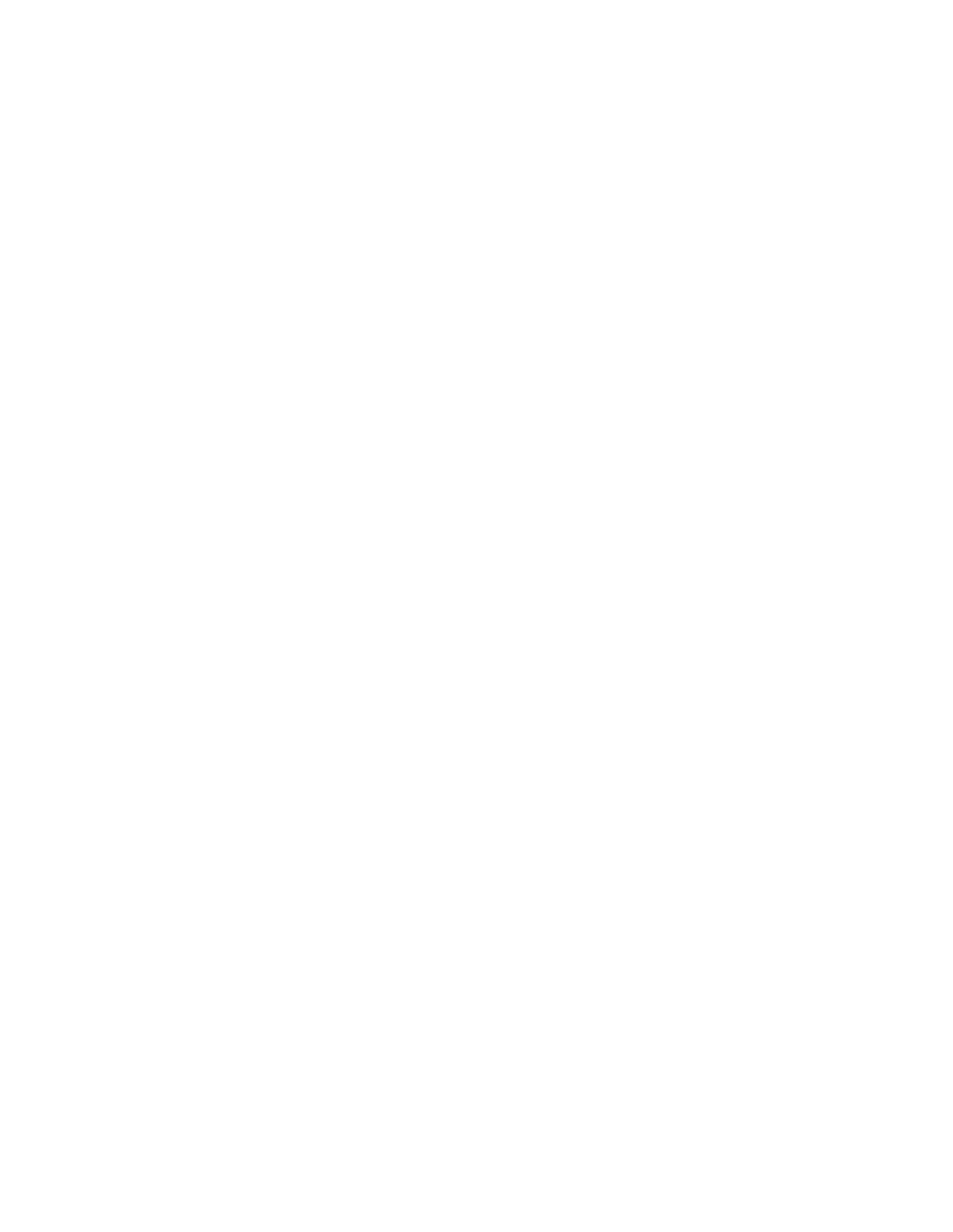## **Contents**

| $\overline{1}$ |
|----------------|
|                |
|                |
|                |
|                |
|                |
|                |
|                |
|                |
|                |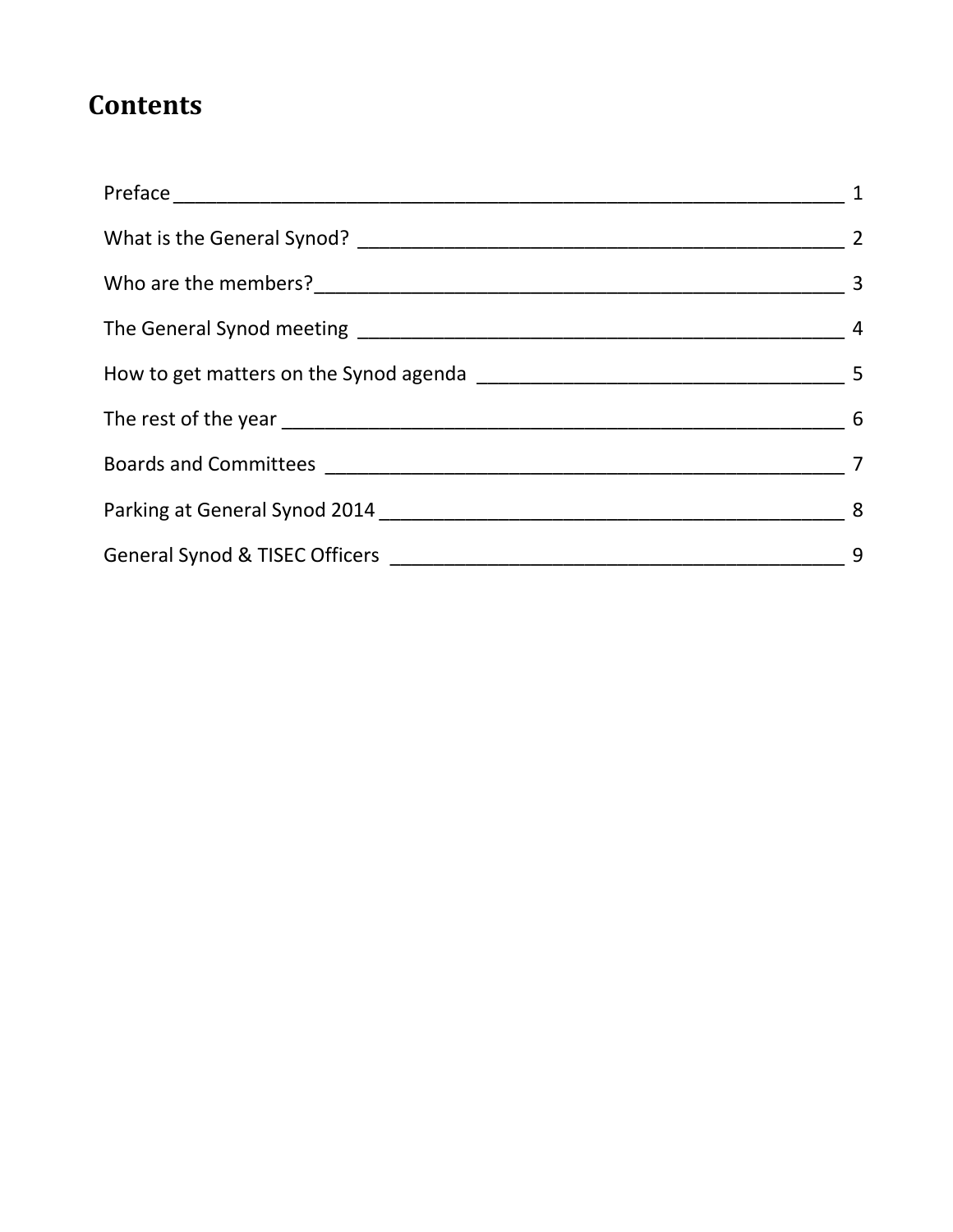## <span id="page-3-0"></span>**Preface**

Welcome to this brief introduction to the General Synod – the central governing body of the Scottish Episcopal Church. Inside, you will find an outline of the General Synod's structure and inner workings.

This booklet is not meant to be an official Synod rulebook. You can find that sort of information in the *Code of Canons*, *the Digest of Resolutions* and the Synod's *Rules of Order*.

Its aim is to lay out some of the thinking behind the organisation and to describe, as simply as possible, how it works.

The General Synod met for the first time on Saturday, 4 December 1982, in St Ninian's Cathedral, Perth. It replaced a longstanding structure which split church government between two bodies – the Provincial Synod and the Representative Church Council.

Under the old structure, the Provincial Synod dealt with doctrine and discipline while the Representative Church Council concentrated on finance, administration and general church policy.

In the early 1980s, the Church decided that it needed a much simpler and smaller body to oversee all areas of church governance. The General Synod was born and brought with it a complete overhaul of church decision-making and structure.

From its first meeting to the present day, its aim has remained the same – to unite the Church in the life and mission entrusted to us by God.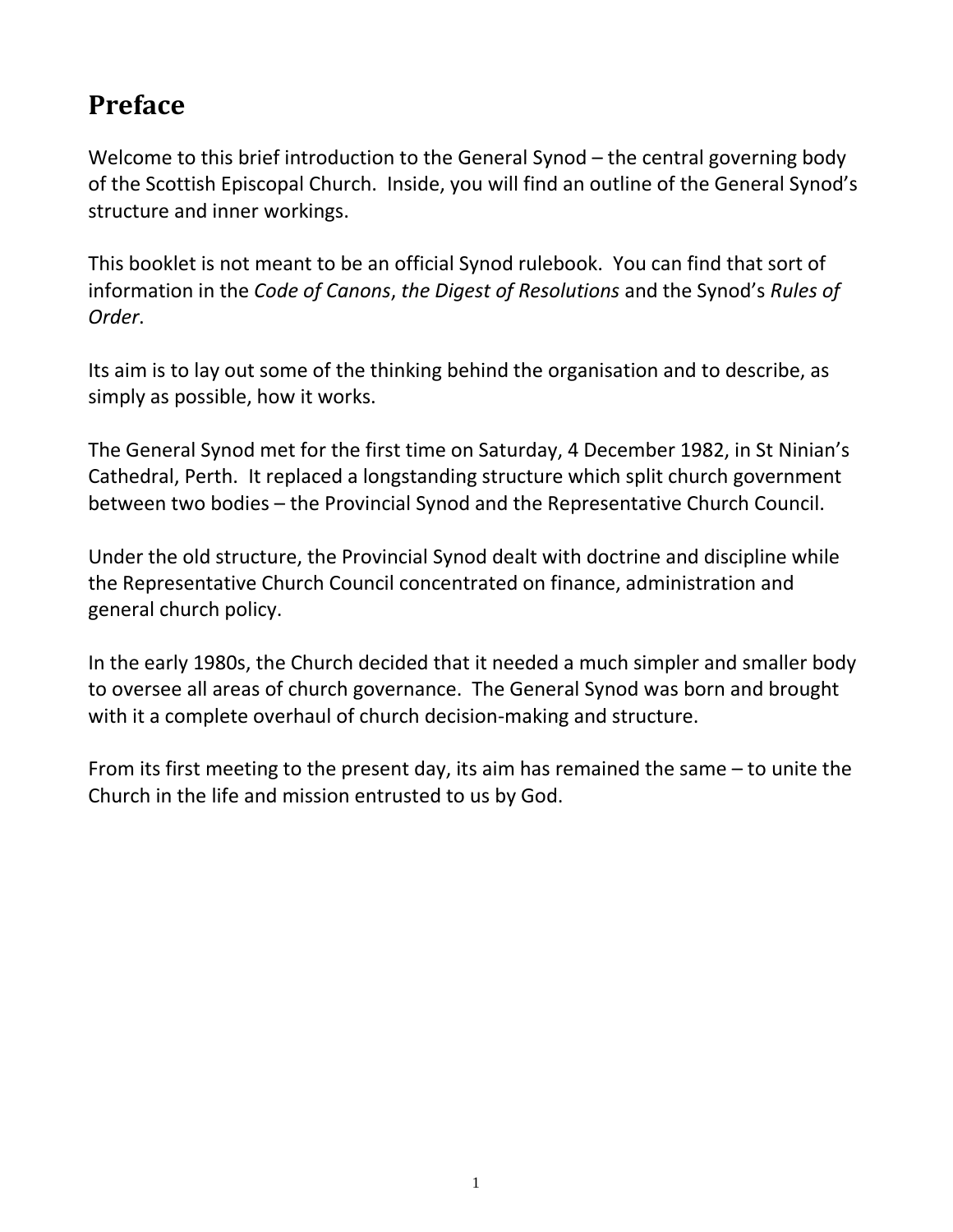## <span id="page-4-0"></span>**What is the General Synod?**

The General Synod acts as the Parliament of the Scottish Episcopal Church.

It is the Church's legislative and deliberative body. Members oversee and direct the work of the Church's boards and committees.

The General Synod meets once a year to vote on two broad types of motion: firstly on formal changes to Canon Law or internal church policy; and secondly on wider issues of national and international concern.

Under the first category, the General Synod could authorise a new baptism service or change the rite for the burial of the dead, or change clergy disciplinary procedure.

Subjects covered by the second, broader type of motion have in the past ranged from the situation in the Middle East to nuclear power stations and the loss of rural post offices.

In these cases, the General Synod has the power to speak out and call for action on behalf of the whole Church.

The annual meeting also receives reports from its various boards and committees and elects new conveners and members. The Annual Report, which includes the Synod's accounts, also includes written reports from the convenors of the Boards and Committees. These reports are normally "taken as read" and are not specifically debated but there is opportunity for questions to be asked of the respective convenors.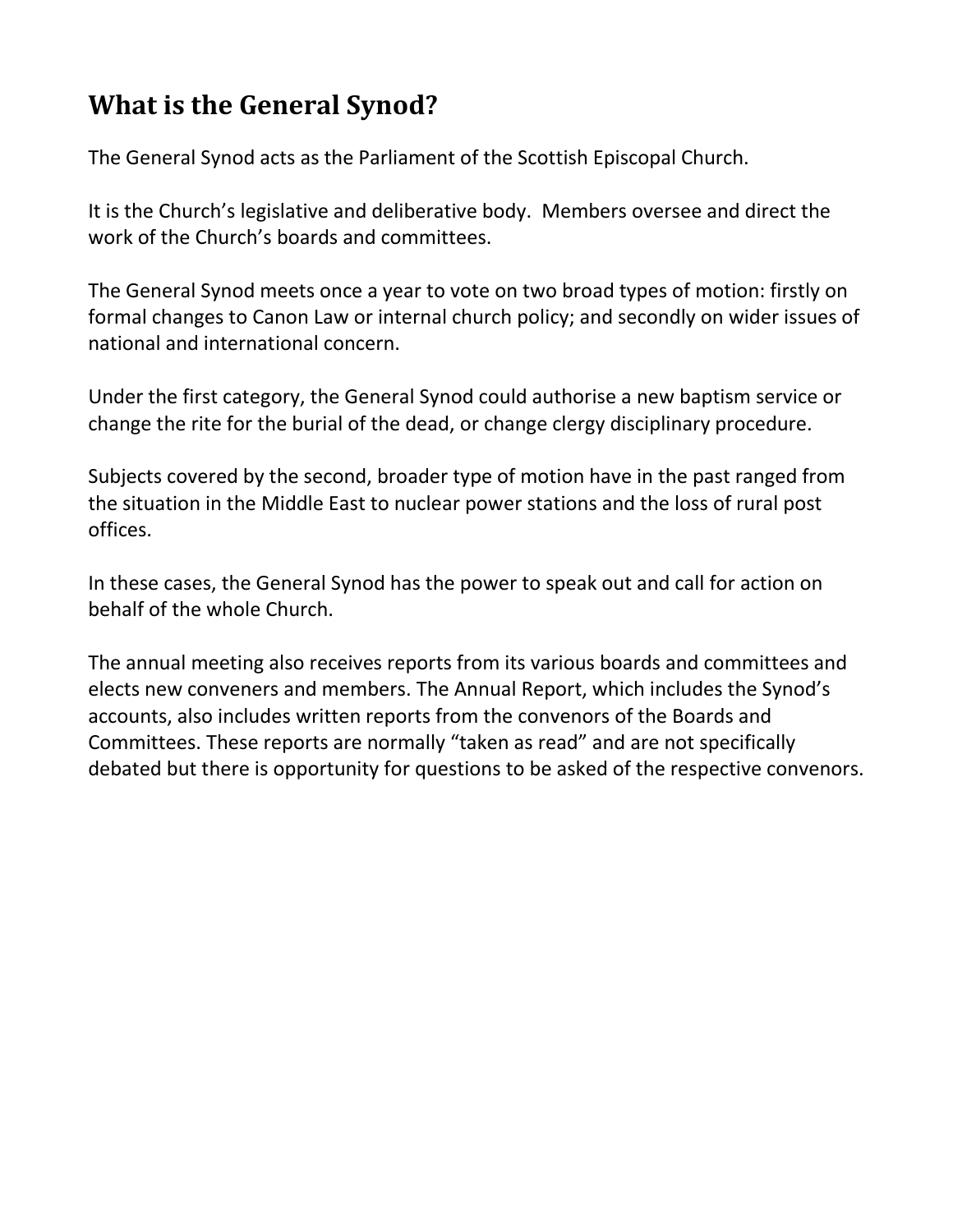## <span id="page-5-0"></span>**Who are the members?**

The General Synod has 124 elected members – 62 of them clergy and 62 lay people. Each diocese elects a set number of members, according to its size.

In addition, the Church's seven bishops, the conveners of the provincial Standing Committee and boards and the Church's representative on the Anglican Consultative Council are automatically Synod members.

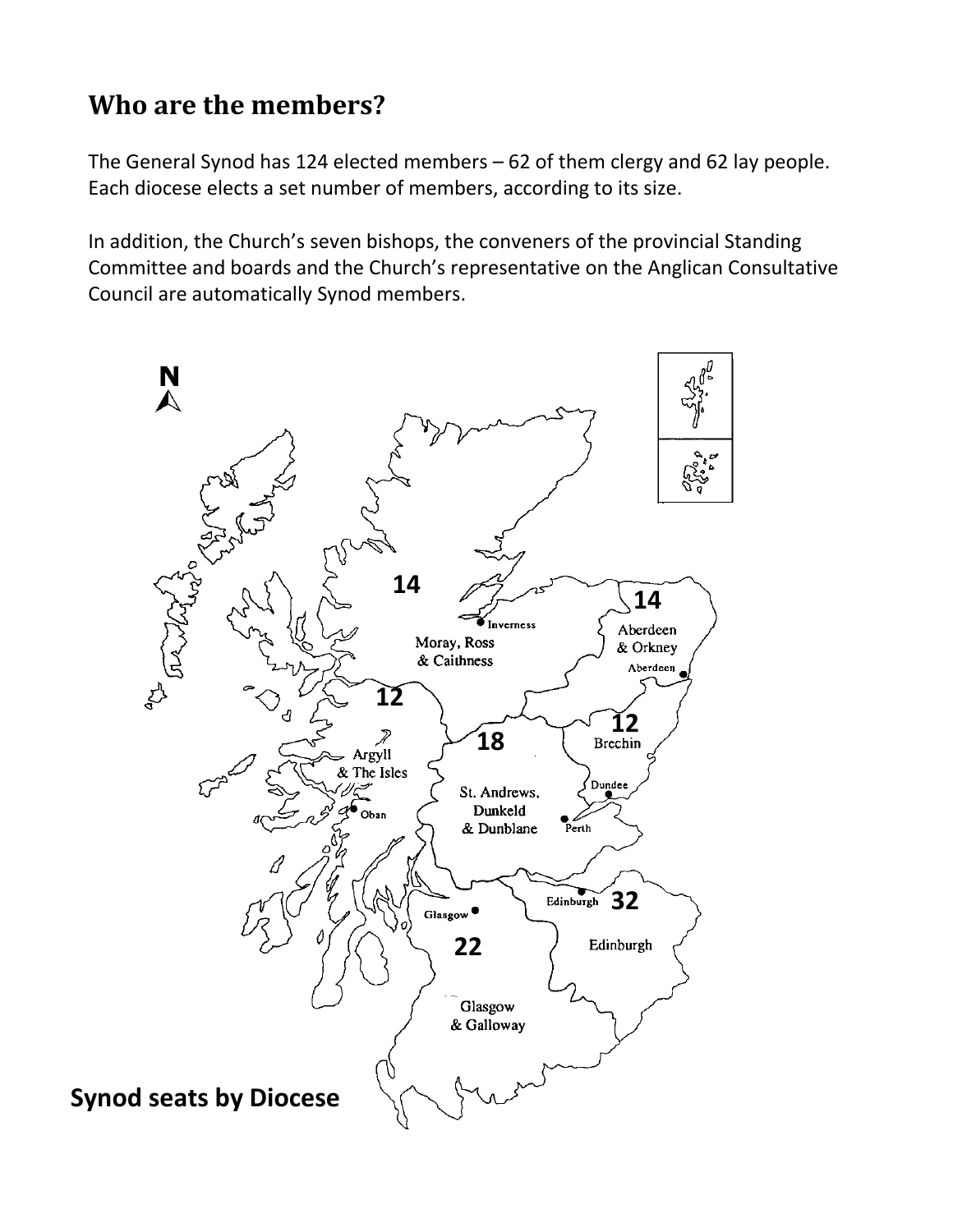## <span id="page-6-0"></span>**The General Synod meeting**

The Primus, or another member appointed by the Standing Committee, chairs the annual meeting of the three houses of the Synod – Bishops, Clergy and Laity.

The General Synod reaches decisions through a number of procedures. General policy matters can be settled by a simple vote.

In matters of greater complexity, the Synod can break into its separate houses, although this is very unusual. When it does divide, the houses of Clergy and Laity are chaired by elected prolocutors.

There is a separate, set procedure for matters that affect Canon Law.

First, the motion has to be passed by a simple majority of each of the three houses of the Synod;

Second, it is referred to each diocese for consultation and comment;

Third, it returns to Synod the following year when it will need to be passed by a twothirds majority, with each house voting separately

#### **Voting**

Most voting is carried out by a show of hands. Coloured cards are issued to members to assist in the counting of votes.

#### **Procedure**

Clergy, laity and bishops all sit together throughout the sessions. The Chair sits facing them, alongside the legal assessor and the Secretary General. The assessor advises the Chair on points of procedure.

Members who want to speak during a debate should raise their hand or stand up and wait to be called by the Chair. All remarks should be addressed to the Chair, with the usual preface: "Primus (or Chair), Members of Synod".

Speakers should identify themselves and their diocese. Movers of motions are generally allowed to speak for 10 minutes, while other speakers are limited to five minutes. No one other than the proposer of a motion, who may speak in response to points made, is allowed to speak twice in the same debate, except to raise a point of order.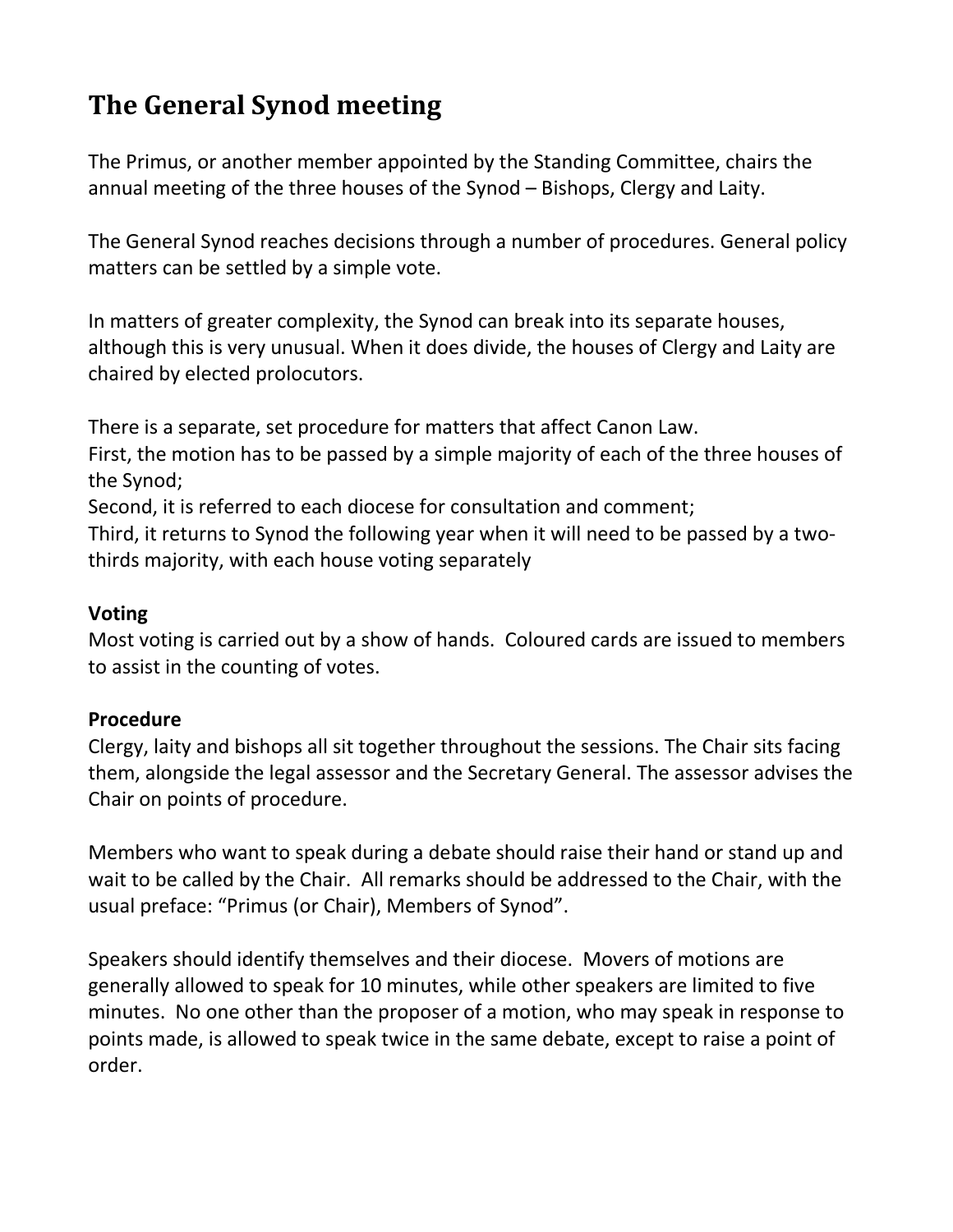## <span id="page-7-0"></span>**How to get matters on the Synod agenda**

The formal agenda for the Synod is prepared by the Standing Committee.

Any member of Synod can propose a motion by notifying the Standing Committee by a set date before the Synod meeting. The deadline for these notifications is given in the papers sent out in late March or early April to convene the Synod. The Standing Committee then decides whether to include the proposed motion.

Members can also use Rule 10 of the Synod's Rules of Order to propose a motion. Proposers need to give the Secretary General written notice of such a motion, normally before the start of the Synod meeting. The written notice should be signed by the motion's mover and seconder and by 12 other members of Synod who are present at the meeting. Motions are presented in the form "That this Synod…" It is important that the motion sets out clearly what the proposer intends. Assistance in this is normally available.

The mover is then allowed two minutes to address Synod on why it should consider the motion. If two thirds of those present vote in favour of hearing the motion, it can proceed to be debated.

Motions involving financial expenditure cannot be heard unless they are printed in the Synod agenda, alongside the observations of the board or committee within whose budget the expenditure would fall.

Proposers are encouraged to build support for their motions before bringing them to the General Synod. They can do this by bringing them to their diocesan synod or by discussing them with the convener of the relevant board or committee.

Another way of getting the General Synod to consider a matter is to put a question to a board convener during the proceedings. This is a good way of raising an issue without the formality and precision of a specific motion. Where possible, questions should be written and submitted to the Secretary General well in advance of Synod.

Anyone with further queries about General Synod procedure can always call one of the General Synod Office staff. All the contact details are inside the back cover of this guide. *The Rules of Order of the General Synod* contains more detailed guidance.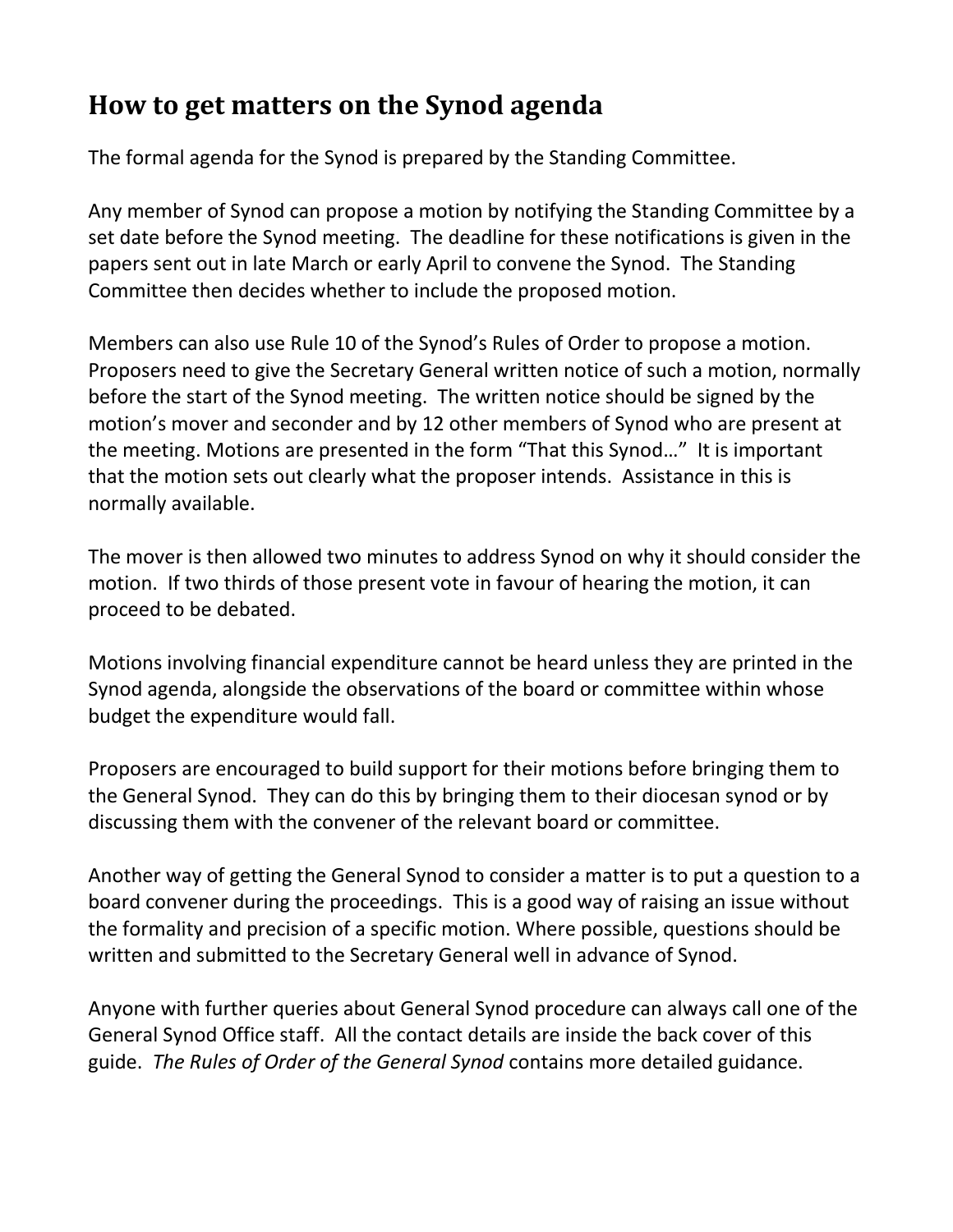## <span id="page-8-0"></span>**The rest of the year**

During the rest of the year, the General Synod's work is carried out by its boards and committees, and by its officers who work in the General Synod Office.

The Standing Committee represents the General Synod in the day-to-day running of the Church. It draws up the agenda and sets the timetable for General Synod meetings. It is also responsible for the oversight of the General Synod Office.

Its members include the conveners of the boards of the Church, the Primus, another Bishop, and two lay members elected by Synod (one of whom is elected as the Committee Convener) and two clerical members elected by Synod.

There are four Boards: Administration, Faith & Order, Information & Communication and Mission & Ministry

The Boards' main role is to interpret and carry out the broad policy guidelines laid out by the General Synod. Each oversees a specific area of the Church's work.

Board conveners are elected by the General Synod while members are appointed by dioceses to represent them.

The Boards are served by Committees that form working groups, focused on specific areas. Members are chosen for their expertise in these specific areas – from information technology to overseas mission and youth work. They also try to keep in touch with any parallel committees operating in the dioceses.

Every Board and Committee receives administrative and other support from the officers and staff of the General Synod Office/TISEC.

The Church's seven bishops also meet regularly as the College of Bishops. This body is not a formal part of the General Synod structure.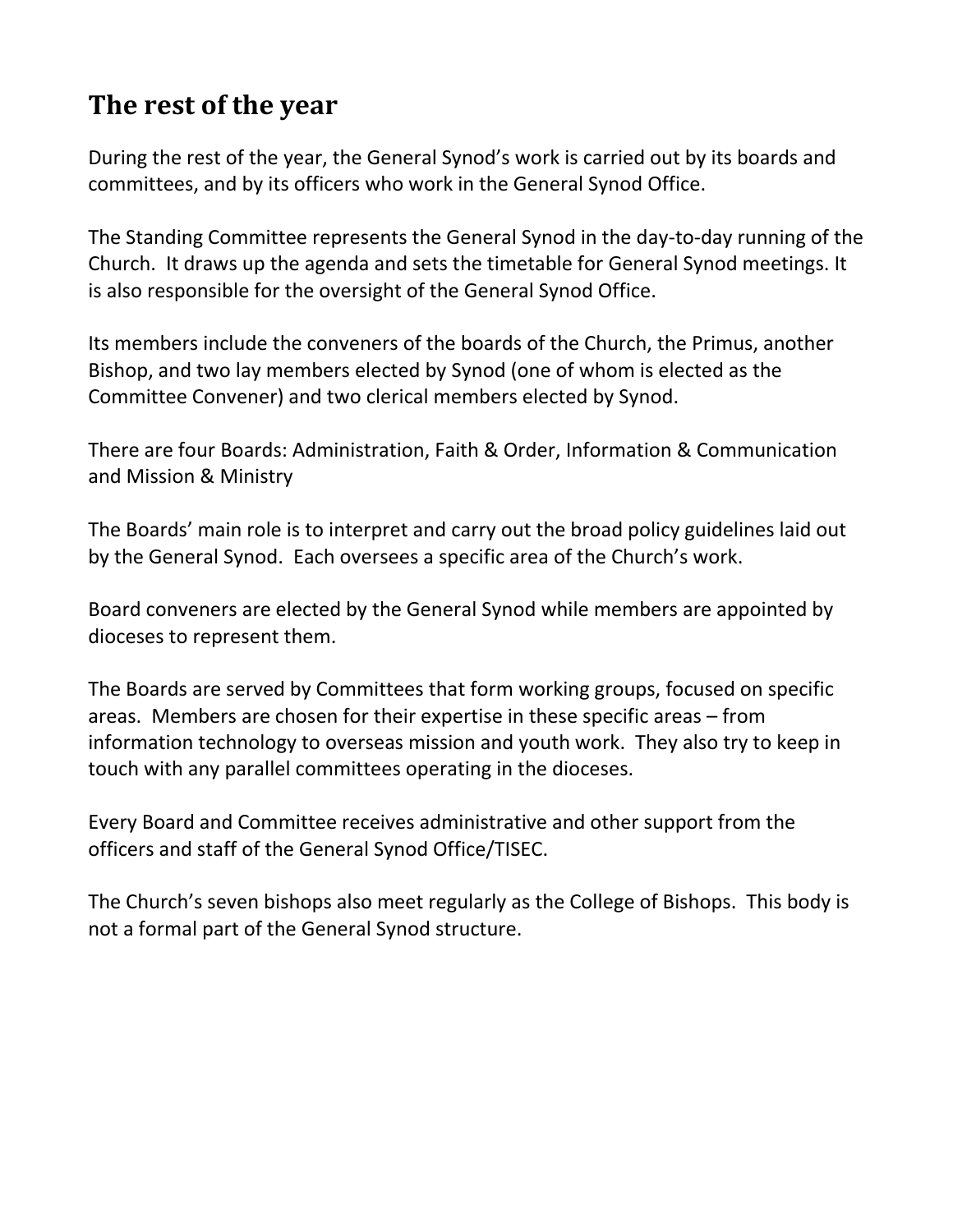## <span id="page-9-0"></span>**Boards and Committees**

#### **The Administration Board**

The Administration Board is responsible for general administrative matters affecting the Church.

Its **Investment Committee** handles Church investments, mainly the Unit Trust Pool.

The **Finance Committee** administers grants in support of ministry and mission and for fabric repair and capital projects.

The Board's **Retirement Welfare Committee** oversees clergy retirement issues, especially housing. Pension matters are generally the responsibility of the **Pension Fund Trustees**.

The **Buildings Committee** promotes good practice in relation to the care and maintenance of church buildings. It also handles appeals under Canon 35.

The **Personnel Committee** addresses general, rather than specific, personnel issues relating to clerical or lay church appointments.

#### **The Faith & Order Board**

The Faith & Order Board considers questions of Church government and organisation, as well as relations with the Anglican Communion and other churches.

Its **Doctrine Committee** looks at the interpretation and expression of Church doctrine. It has three other Committees, responsible **for Inter-Church Relations**, **Liturgy** and the Church's laws or **Canons**.

#### **The Information & Communication Board**

The Information & Communication Board seeks to improve the flow of information and communication within the Church and between the Church and society.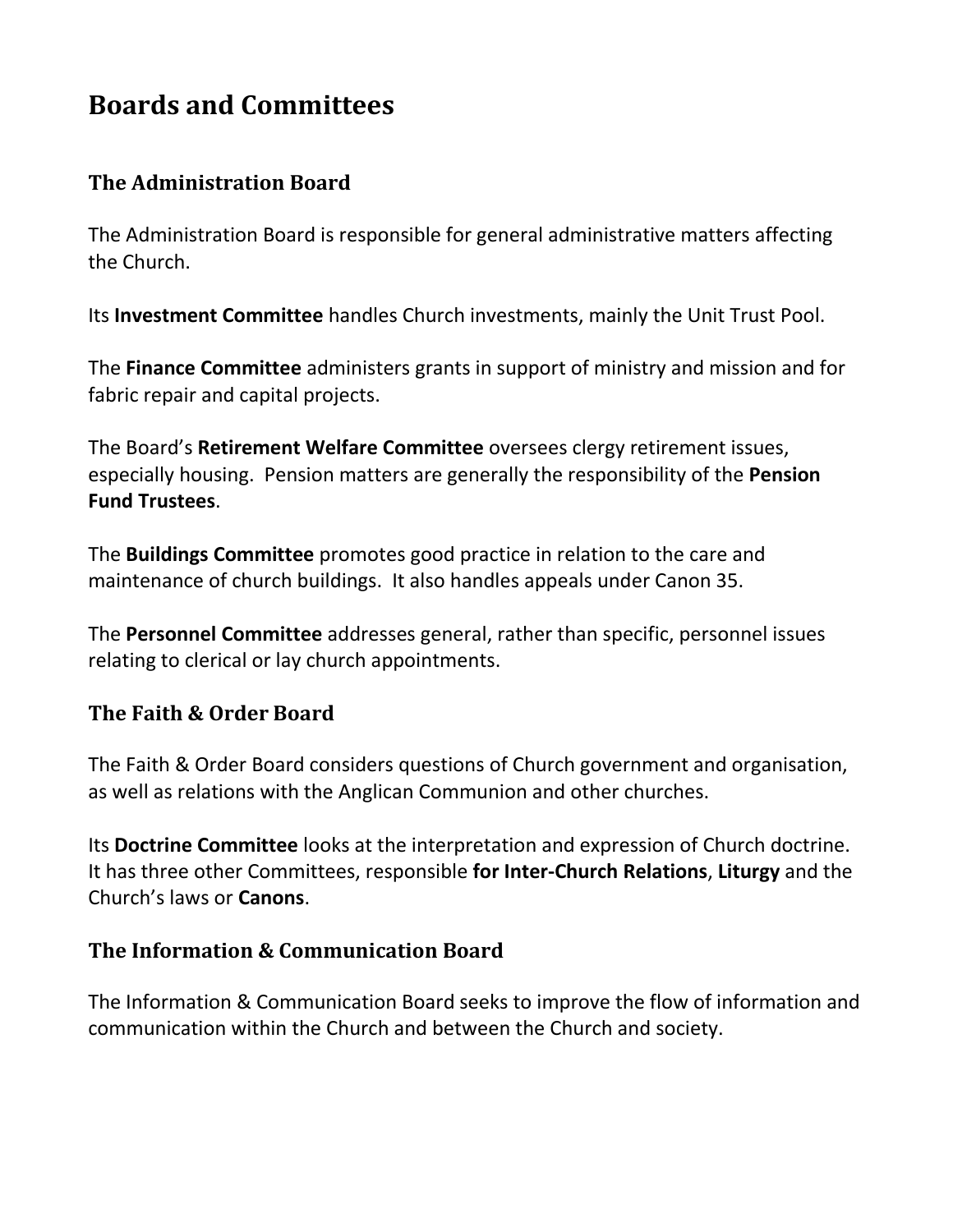#### **The Mission and Ministry Board**

The Board oversees and promotes mission and training for ministry across the Province and Overseas. The current focus of this is through the Whole Church Mission and Ministry Policy.

The **Ministry Development Committee** oversees the Provincial component of ministerial training and supports the delivery of training in the dioceses.

The **Home Mission Committee** supports the development of mission in the Scottish Episcopal Church. Its pendant body, the Youth Committee, supports youth work across the Province and runs the successful Glenalmond Youth Weeks.

The **Church in Society Committee** helps the Church in its engagement with the wider world. A sub-committee handles relations with people of other faiths. The **Overseas Committee** supports work overseas and promotes awareness of that work within Scotland.

#### <span id="page-10-0"></span>**Parking at General Synod 2014**

General Synod 2014 is being held at St Paul's and St George's, Edinburgh. Please be aware that parking in the streets around the church can be a challenge. There are a number of car parks nearby in the St James Centre and in the Omni complex. Please see the map below for more information: